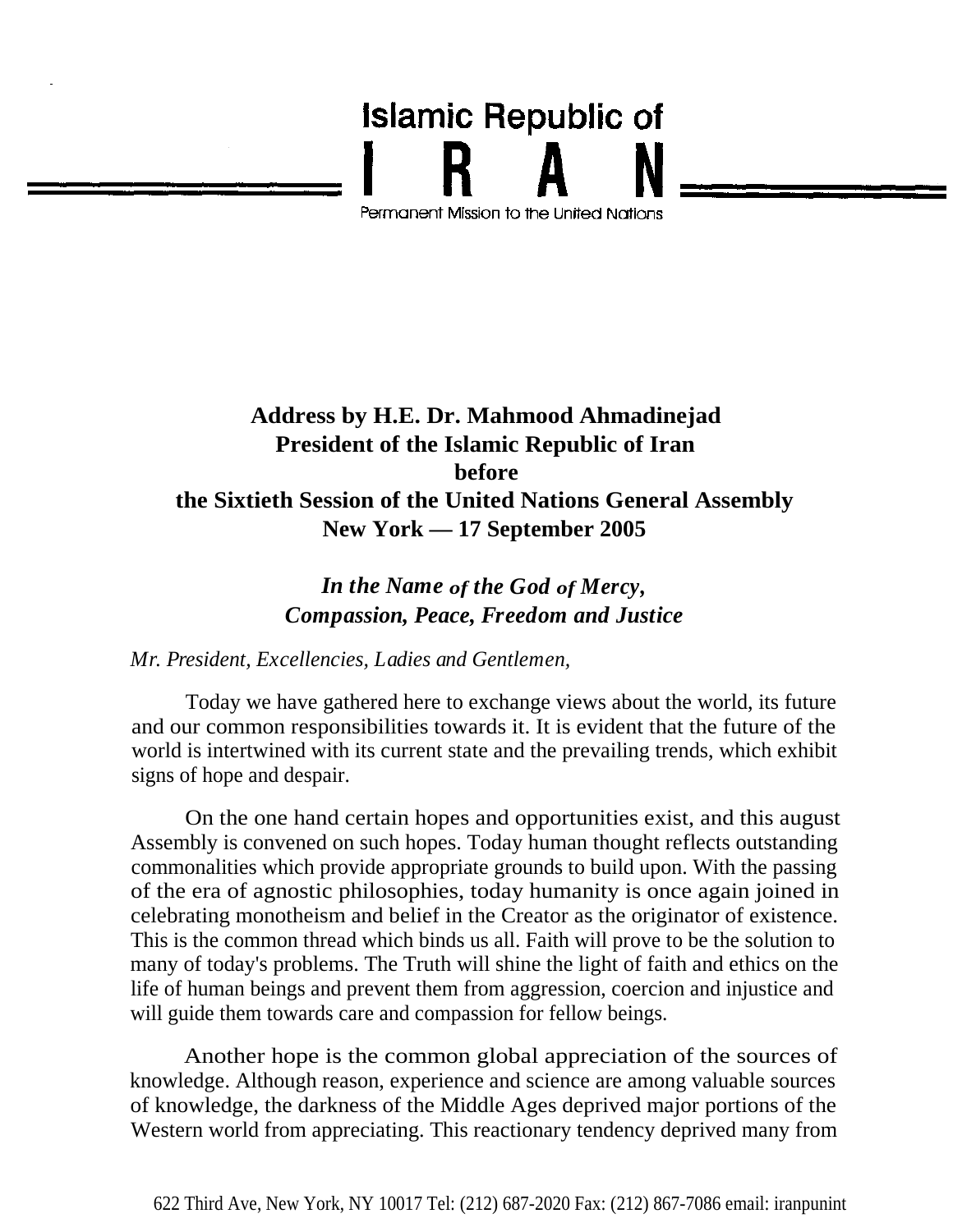access to various scientific findings and knowledge and led to the exclusion of other sources of knowledge namely God and knowledge based on revelation from the life of human beings in the West; Divine knowledge that was carried and disseminated by such prophets as Noah, Abraham, Moses, Jesus, and Mohammad (peace be upon them). Today, agnostic thinking is on the decline and presently humanity is equally enamored with religion, science, knowledge and spirituality. This is an auspicious beginning.

Divine prophets teach us about proper regard for the exalted state of human beings on earth. The human being is blessed with dignity, most importantly manifested in being the viceroy of the Almighty on earth. The Almighty placed humans on earth to develop it, institutionalize justice, overcome their egoistic tendencies and praise no lord but the Almighty. Faith and good deeds can bring deliverance and the good life even in this world. Attaining this depend on human will, that is the will of each and every one of us. We must heed the call of our common primordial nature and achieve the realization of this good life.

On the other hand, the prevalence of military domination, increasing poverty, the growing gap between rich and poor countries, violence as a means to solve crises, spread of terrorism, specially state terrorism, existence and proliferation of weapons of mass destruction, the pervasive lack of honesty in interstate relations, and disregard for the equal rights of peoples and nations in international relations, constitute some of the challenges and threats.

Although these challenges are very real, we believe we are not predestined to experience them. Our common will not only can change this course but in fact can lead us to a life filled with hope and prosperity. Divine revelation teaches us that "The Almighty changes the fate of no people unless they themselves show a will for change" (Holy Qur'an, 13:11).

How can we influence the future of the world?

When and how will peace, tranquility and well-being for all come about?

These are the fundamental questions before us.

We believe that a sustainable order –nurturing and flourishing peace and tranquility –can only be realized on the two pillars of justice and spirituality. The more human society departs from justice and spirituality, the greater insecurity it will face, so much so that a relatively small crisis – such as a natural disaster – leads to various abnormalities and inhuman behavior.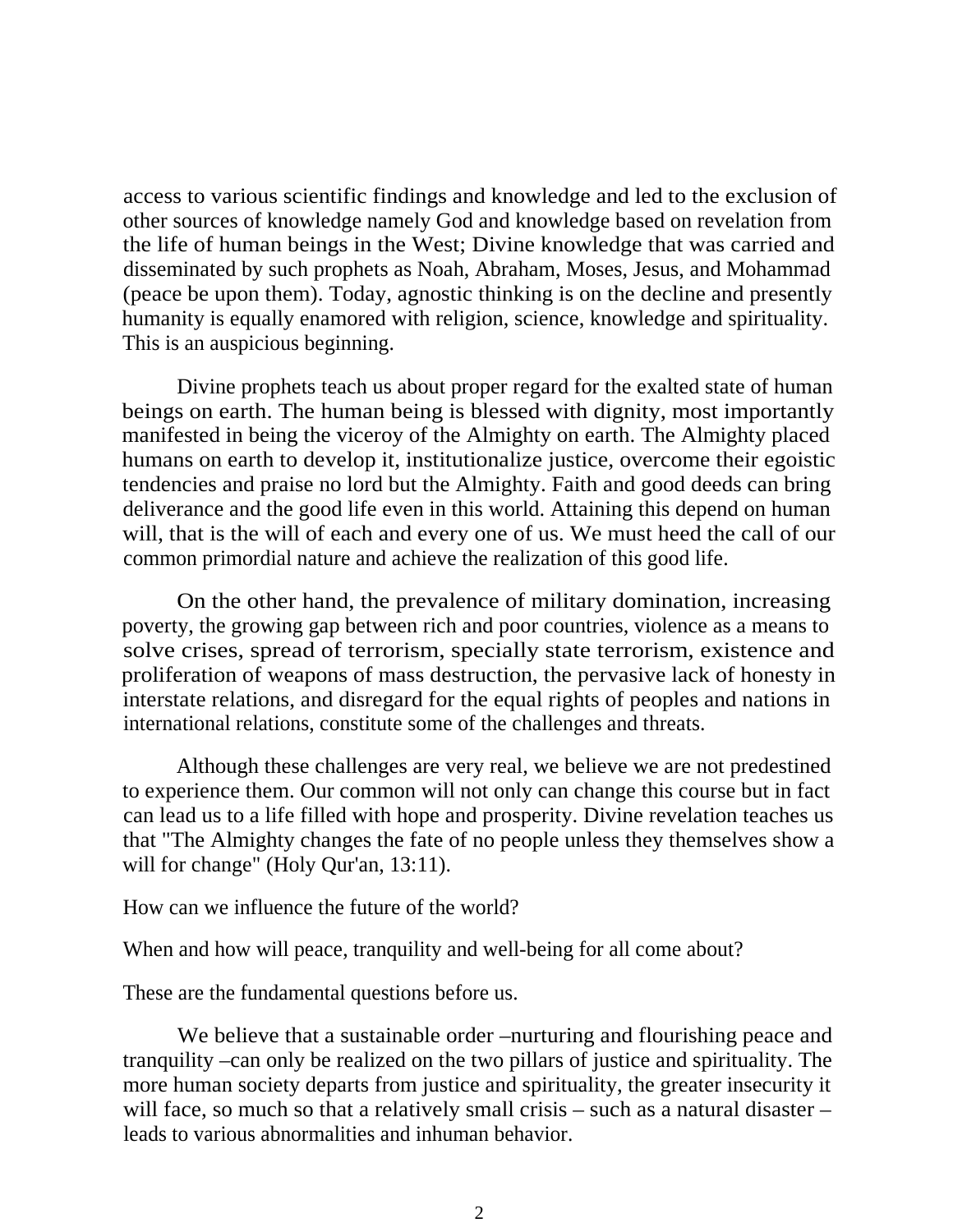Unfortunately, the world is rife with discrimination and poverty. Discrimination produces hatred, war and terrorism. They all share the common root of lack of spirituality coupled with injustice.

Justice is about equal rights, the correct distribution of resources in the territories of different states, the equality of all before the law and respect for international agreements. Justice recognizes the right of every one to tranquility, peace and a dignified life. Justice rejects intimidation and double standards. As the eminent daughter of the Prophet of Islam has said, "justice brings tranquility and harmony to our hearts."

Today, the world is longing for the establishment of such justice. If humanity heeds the call of its primordial nature with firm resolve, justice will emerge. This is what the Almighty has promised and all people of good will from all religions are waiting for. If the prevailing discourse of global relations becomes one of justice and spirituality, then durable peace will be guaranteed. Conversely, if international relations is defined without justice and spirituality and void of moral considerations, then the mechanisms for promoting confidence and peace will remain insufficient and ineffective.

If some, relying on their superior military and economic might, attempt to expand their rights and privileges, they will be performing a great disservice to the cause of peace and in fact will fuel the arms race and spread insecurity, fear and deception. If global trends continue to serve the interests of small influential groups, even the interests of the citizens of powerful countries will be jeopardized — as was seen in the recent crises and the even natural disaster such as the recent tragic hurricane.

Today, my nation calls on other nations and governments to "move forward to a durable tranquility and peace based on justice and spirituality."

#### *Mr. President, Excellencies, Ladies and Gentlemen,*

The Islamic Republic of Iran is born out of a movement, based on the pure primordial nature of a people who rose up to regain their dignity, esteem and human rights. The Islamic Revolution toppled a regime which had been put in place through a coup, and supported by those who claim to be advocates of democracy and human rights thwarted the aspirations of the nation for development and progress for 25 years through intimidation and torture of the populace and.submission and subservience to outsiders.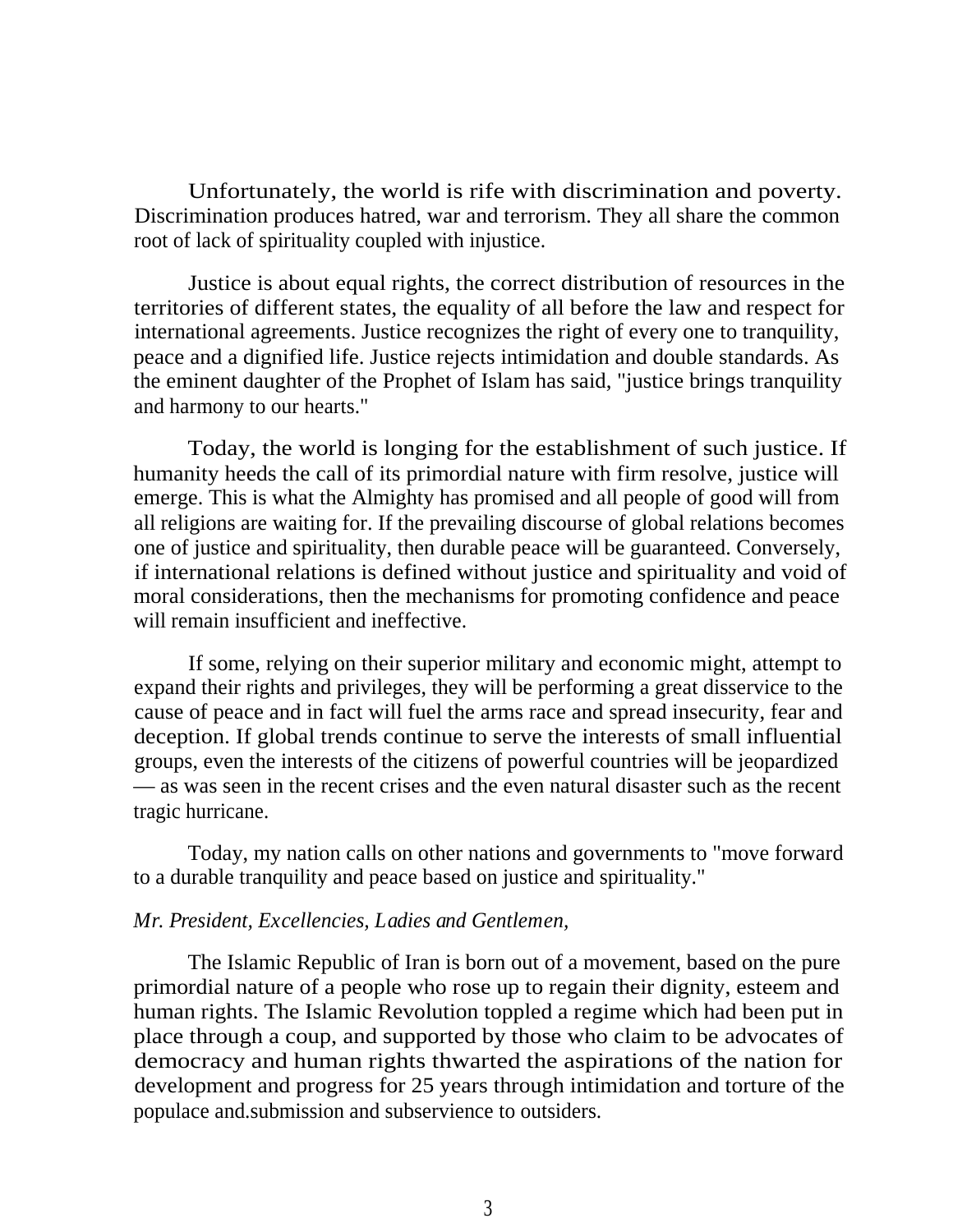The Islamic Republic of Iran is the manifestation of true democracy in the region. The discourse of the Iranian nation is focused on respect for the rights of human beings and a quest for tranquility, peace, justice and development for all through monotheism.

For 8 years, Saddam's regime imposed a massive war of aggression and occupation on my people. It employed the most heinous weapons of mass destruction — including chemical weapons — against Iranians and Iraqis alike. Who, in fact, armed Saddam with these weapons? What was the reaction of those who now claim to fight against **WMDs** regarding the use of chemical weapons back then? The world is witness to the fact that the Islamic Republic of Iran, because of its humanitarian principles, even during the most testing of times and when it was sustaining the highest number of casualties, never allowed itself to use such weapons.

Thousands of nuclear warheads that are stockpiled in various locations coupled with programs to further develop these inhuman weapons have created a new atmosphere of repression and the rule of the machines of war, threatening the international community and even the citizens of the countries that possess them.

Ironically, those who have actually used nuclear weapons, continue to produce, stockpile and extensively test such weapons, have used depleted uranium bombs and bullets against tens and perhaps hundreds of thousands of Iraqis, Kuwaitis, and even their own soldiers and those of their allies, afflicting them with incurable diseases, blatantly violate their obligations under the NPT, have refrained from signing the CTBT and have armed the Zionist occupation regime with **WMDs**, are not only refusing to remedy their past deeds, but in clear breech of the NPT, are trying to prevent other countries from acquiring the technology to produce peaceful nuclear energy.

All these problems emanate from the fact that justice and spirituality are missing in the way powerful governments conduct their affairs with other nations.

After September 11, a particular radical group was accused of terrorist activities -- although it was never explained how such huge intelligence gathering and security organizations failed to prevent such an extensive and well planned operation.

Why powers that, not so long ago, were supporting the activities of such groups in Afghanistan — and thus portraying themselves as supporters of human rights and the Afghan people — have over night turned into their most fierce critic?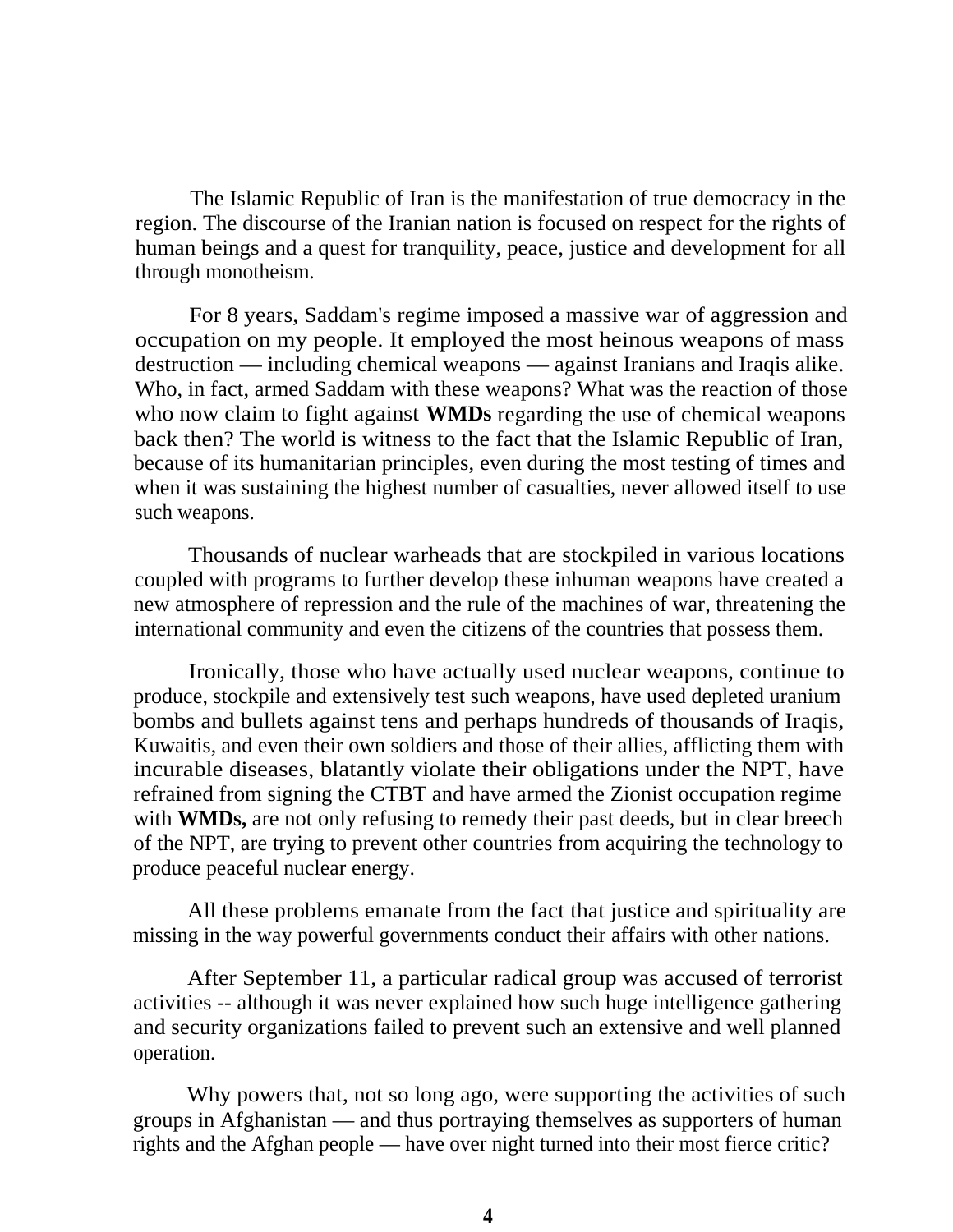Are we to believe that their benefactors, i.e. the very same hegemonic powers have lost control?

If the answer is yes, would it not be better for those powers to adopt an honest and transparent approach to the international community, provide precise information about the main elements and their arms and financial support system, and accept responsibility for their inhuman actions against nations and countries, and thereby assist peoples and nations to correctly, wisely and sincerely fight the roots of terrorism.

We must endeavor to achieve stainable tranquility and peace based on justice and spirituality.

#### *Mr. President, Excellencies, Ladies and Gentlemen,*

Terrorism and WMDs are two major threats before the international community. The Islamic Republic of Iran, as one of the main victims of terrorism and chemical weapons, fully appreciates the difficulties that lie ahead in the road to combat these menaces. Today, the most serious challenge is that the culprits are arrogating to themselves the role of the prosecutor. Even more dangerous is that certain parties relying on their power and wealth try to impose a climate of intimidation and injustice over the world make bullying, while — through their huge media resources — portray themselves as defenders of freedom, democracy and human rights.

People around the world are fully aware of what is happening in the occupied Palestine. Women and children are being murdered and adolescents taken prisoner. Houses are being demolished and farms burnt down. Yet, when the people of Palestine resist these conditions, they are accused of terrorism. At the same time, the occupier, which does not abide by any principles and terror is part of its pronounced and routine policy enjoys the support of the previously mentioned governments. Let me be blunter. State terrorism is being supported by those who claim to fight terrorism.

How can one talk about human rights and at the same time blatantly deny many the inalienable right to have access to science and technology with applications in medicine, industry and energy and through force and intimidation hinder their progress and development?

Can nations be deprived of scientific and technological progress through the threat of use of force and based on mere allegations of possibility of military diversion? We believe that all countries and nations are entitled to technological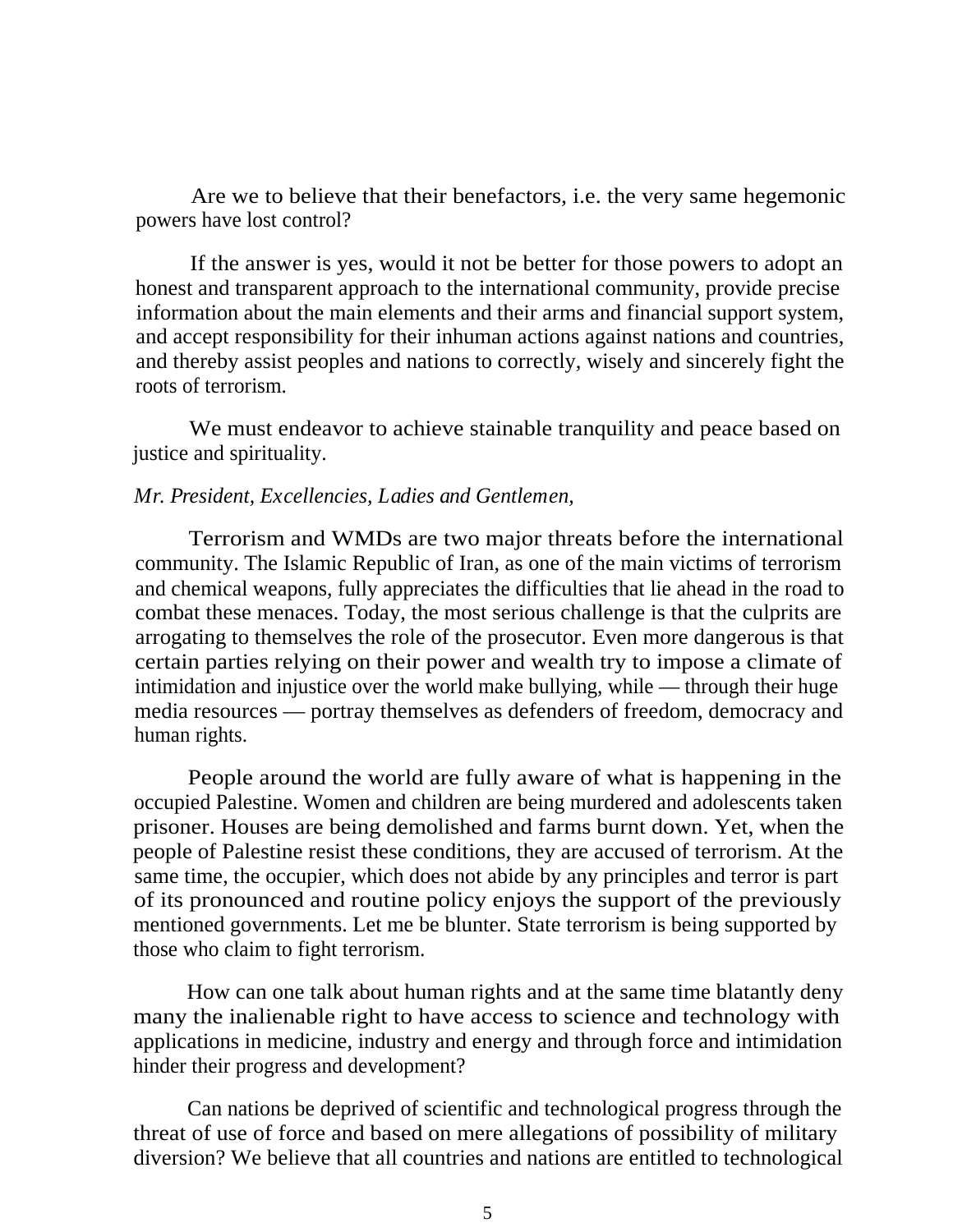and scientific advancement in all fields, particularly the peaceful technology to produce nuclear fuel. Such access can not be restricted to a few, depriving most nations and by establishing economic monopolies, use them as an instrument to expand their domination.

We have gathered here to defend human rights in accordance with Charter of UN and prevent certain powers from claiming that "some countries have more rights" or that "some countries do not have the right to enjoy their legitimate rights."

We must not, at the beginning of the  $21\degree$  century, revert to the logic of the dark ages and once again try to deny societies access to scientific and technological advances.

#### *Mr. President, Excellencies, Ladies and Gentlemen,*

The UN must be the symbol of democracy and the equal rights of nations. If we talk about the equal rights of nations in political forums, we must talk of the same concept in this forum as well. Similarly, if we talk about the right of sovereignty, then all nations must be allowed to exercise their rights on an equal footing and in a democratic process.

The UN can be the standard bearer of democracy in the world, when it, itself, is a manifestation of democratic process.

I reiterate that durable tranquility and peace can only be built on justice and spirituality.

#### *Mr. President, Excellencies, Ladies and Gentlemen,*

The Islamic Republic of Iran is a symbol of true democracy. All officials including the Leader, President, members of the Islamic Consultative Assembly, city and village councils are elected through the vote of the citizens. The Islamic Republic of Iran has held 27 national elections in 27 years. This showcases a vibrant and dynamic society in which people widely participate in the political life.

Because of its key importance and influence in the important and strategic Middle East region, the Islamic Republic of Iran is committed to contribute actively to the promotion of peace and stability in the region.

Saddam Taliban regimes were both the products of foreign powers. The people of Afghanistan and Iraq know very well who supported these two regimes.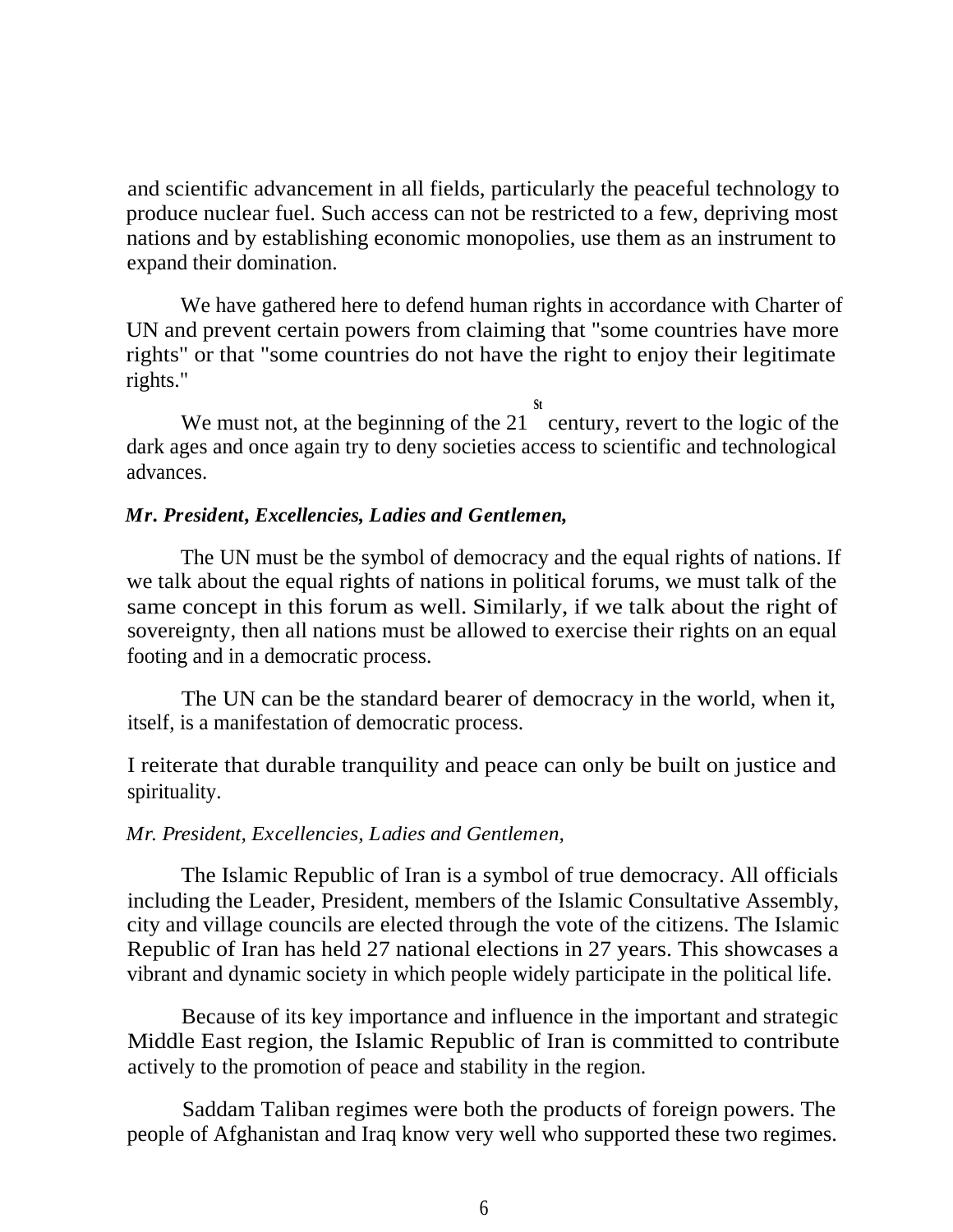Today, to establish peace and security in the region, foreign occupation forces must leave and completely hand over the political and economic sovereignty of these two countries to their peoples.

The Islamic Republic of Iran will continue to provide full and comprehensive support to the people of Iraq and Afghanistan and their elected governments, and will actively help them in the establishment of order and security. My country will continue and expand its sincere cooperation and interaction with them.

In Palestine, a durable peace will be possible through justice, an end to discrimination and the occupation of Palestinian land, the return of all Palestinian refugees, and the establishment of a democratic Palestinian state with Al-Quds Al-Sharif as its capital.

#### *Mr. President; Excellencies, Ladies and Gentlemen,*

Today, more than ever, nations need constructive, positive and honest cooperation and interaction in order to enjoy a dignified, tranquil and peaceful life based on justice and spirituality. Let us enter into a collective covenant to realize this legitimate aspiration of our nations.

Here, I would like to briefly talk about the approach and initiative of the Islamic Republic of Iran on the nuclear issue.

Nuclear weapons and their proliferation, and attempts to impose an apartheid regime on access to peaceful nuclear energy, are two major threats, challenging international tranquility and peace.

Keeping in mind that in past years no serious efforts – complimented by practical mechanisms -- have been made to move towards full disarmament and more specifically implement the decisions and outcomes of the NPT Review Conferences of 1995 and 2000, I suggest that the General Assembly, as the most inclusive UN organ, mandate an ad-hoc committee to compile and submit a comprehensive report on possible practical mechanisms and strategies for complete disarmament.

This Committee should also be asked to investigate as to how – contrary to the NPT -- material, technology and equipment for nuclear weapons were transferred to the Zionist regime, and to propose practical measures for the establishment of a nuclear-weapons-free zone in the Middle East.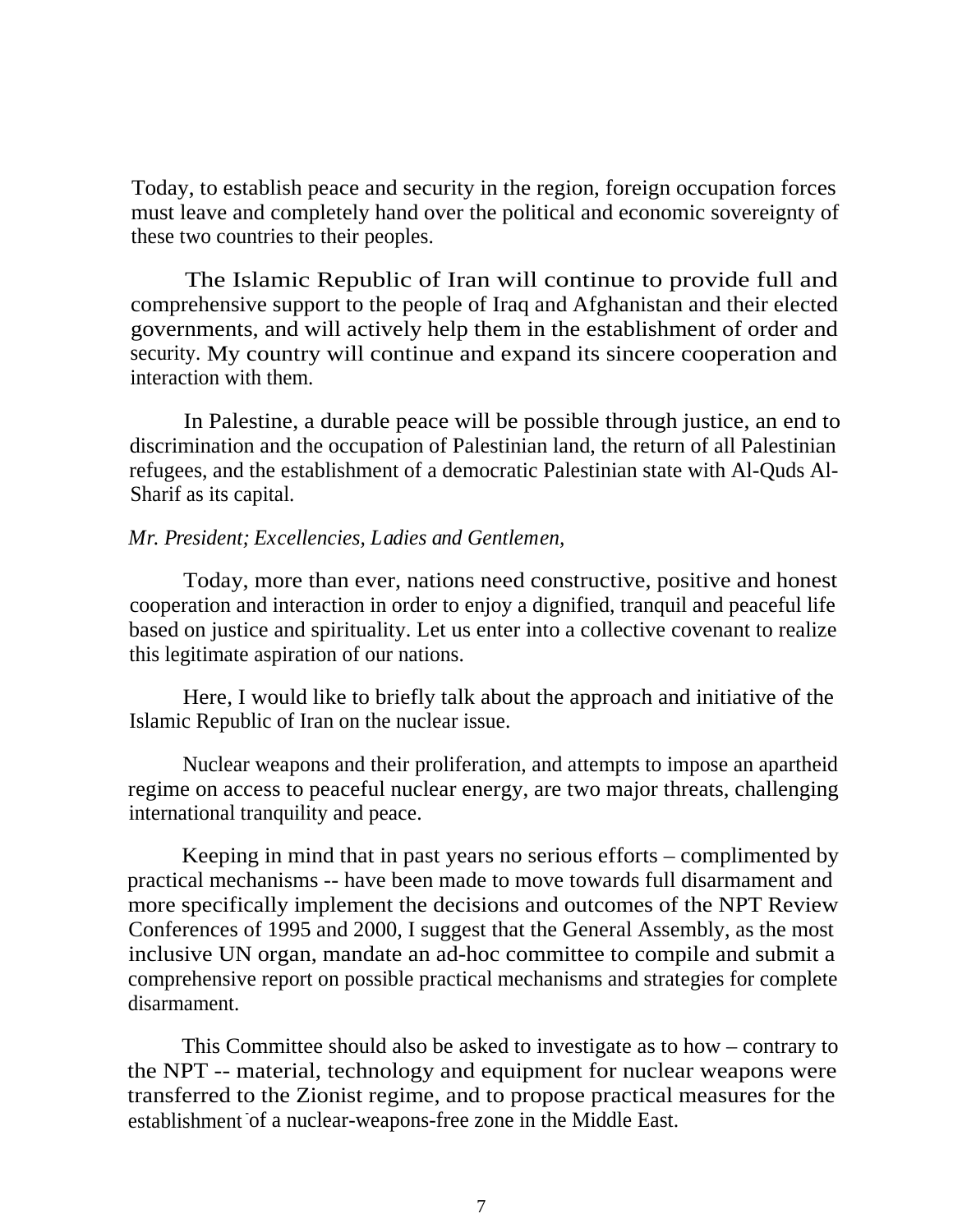Some powerful states practice a discriminatory approach against access of NPT members to material, equipment, and peaceful nuclear technology, and by doing so, intend to impose a nuclear apartheid. We are concerned that once certain powerful states completely control nuclear energy resources and technology, they will deny access to other states and thus deepen the divide between powerful countries and the rest of the international community. When that happens, we will be divided into light and dark countries.

Regrettably, in the past 30 years, no effective measure has been implemented to facilitate the exercise of the legally recognized right of NPT stateparties to have access to and use peaceful nuclear energy in accordance with article IV. Therefore, the General Assembly should ask the IAEA – in accordance with article 2 of its Statute– to report on violations by specific countries that have hindered the implementation of the above article and also produce practical strategies for its renewed implementation.

What needs our particular attention is the fact that peaceful use of nuclear energy without possession of nuclear fuel cycle is an empty proposition. Nuclear power plants can indeed lead to total dependence of countries and peoples if they need to rely for their fuel on coercive powers, who do not refrain from any measure in furtherance of their interests. No popularly elected and responsible government can consider such a situation in the interest of its people. The history of dependence on oil in oil rich countries under domination is an experiment that no independent country is willing to repeat.

Those hegemonic powers, who consider scientific and technological progress of independent and free nations as a challenge to their monopoly on these important instruments of power and who do not want to see such achievements in other countries, have misrepresented Iran's healthy and fully safeguarded technological endeavors in the nuclear field as pursuit of nuclear weapons. This is nothing but a propaganda ploy. The Islamic Republic of Iran is presenting in good faith its proposal for constructive interaction and a just dialogue. However, if some try to impose their will on the Iranian people through resort to a language of force and threat with Iran, we will reconsider our entire approach to the nuclear issue.

Allow me, as the elected President of the Iranian people, to outline the other main elements of my country's initiative regarding the nuclear issue:

1. The Islamic Republic of Iran reiterates its previously and repeatedly declared position that in accordance with our religious principles, pursuit of nuclear weapons is prohibited.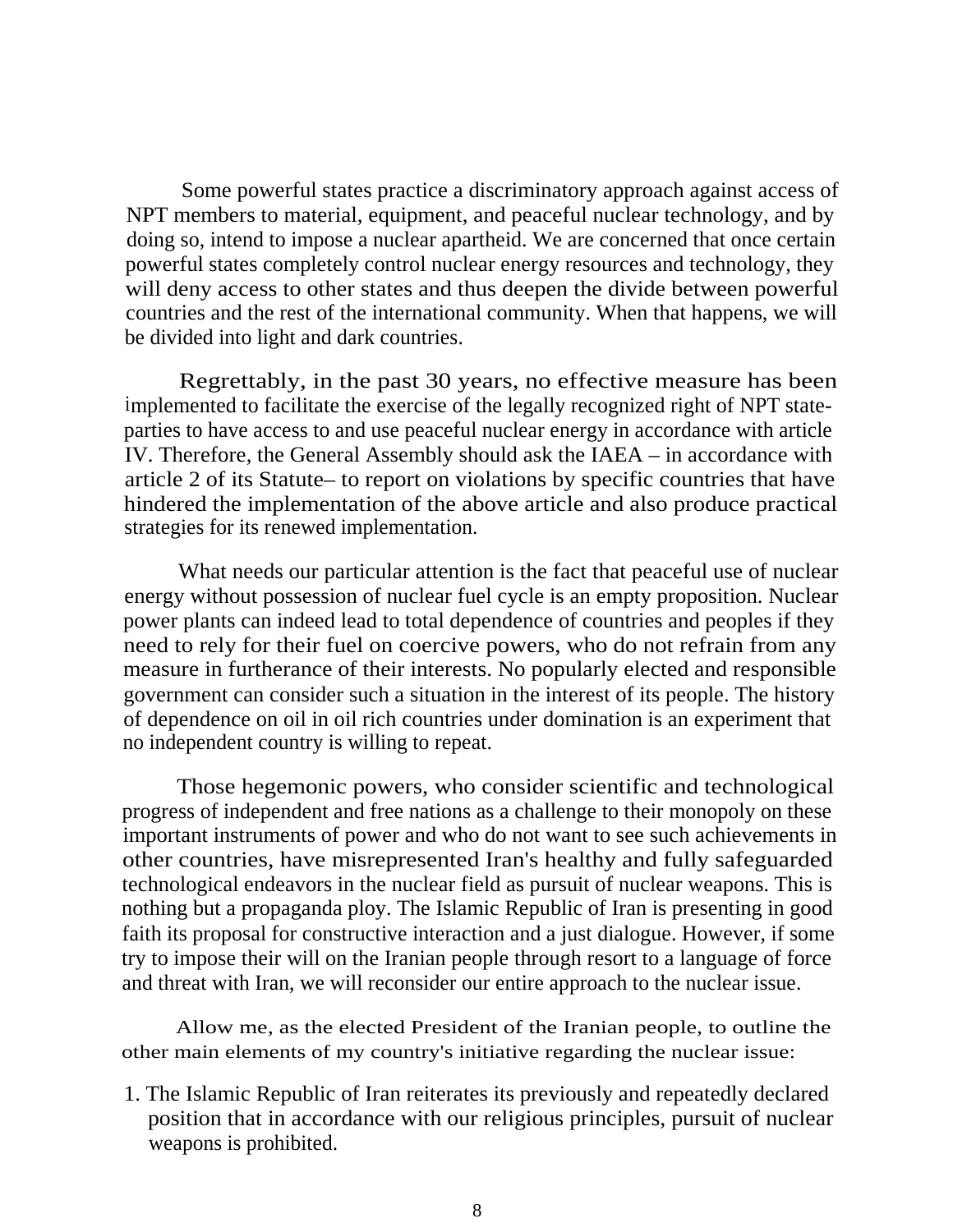- 2. The Islamic Republic of Iran believes that it is necessary to revitalize the NPT and create the above-mentioned ad-hoc committee so that it can combat nuclear weapons and abolish the apartheid in peaceful nuclear technology.
- 3. Technically, the fuel cycle of the Islamic Republic of Iran is not different from that of other countries which have peaceful nuclear technology. Therefore, as a further confidence building measure and in order to provide the greatest degree of transparency, the Islamic Republic of Iran is prepared to engage in serious partnership with private and public sectors of other countries in the implementation of uranium enrichment program in Iran. This represents the most far reaching step, outside all requirements of the NPT, being proposed by Iran as a further confidence building measure.
- 4. In keeping with Iran's inalienable right to have access to a nuclear fuel cycle, continued interaction and technical and legal cooperation with the IAEA will be the centerpiece of our nuclear policy. Initiation and continuation of negotiations with other countries will be carried out in the context of Iran's interaction with the Agency. With this in mind, I have directed the relevant Iranian officials to compile the legal and technical details, of Iran's nuclear approach, based on the following considerations:
	- 4.1. International precedence tells us that nuclear fuel- delivery contracts are unreliable and no legally binding international document or instrument exists to guarantee the delivery of nuclear fuel. On many occasions such bilateral contracts have either been suspended or stopped altogether for political reasons. Therefore, the Islamic Republic of Iran, in its pursuit of peaceful nuclear technology, considers it within its legitimate rights to receive objective guarantees for uranium enrichment in the nuclear fuel cycle.
	- 4.2. In its negotiations with the EU3, Iran has tried in earnest to prove the solid and rightful foundations of its nuclear activity in the context of the NPT, and to establish mutual trust. The selection of our negotiating partners and the continuation of negotiations with the EU3 will be commensurate with the requirements of our cooperation with the Agency regarding nondiversion of the process of uranium enrichment to non-peaceful purposes in the framework of the provisions of the NPT. In this context, several proposals have been presented which can be considered in the context of negotiations. The Islamic Republic of Iran appreciates the positive contribution of South Africa and H.E. President Mbeki personally in the resolution of the nuclear issue and cognizant of South Africa's active role in